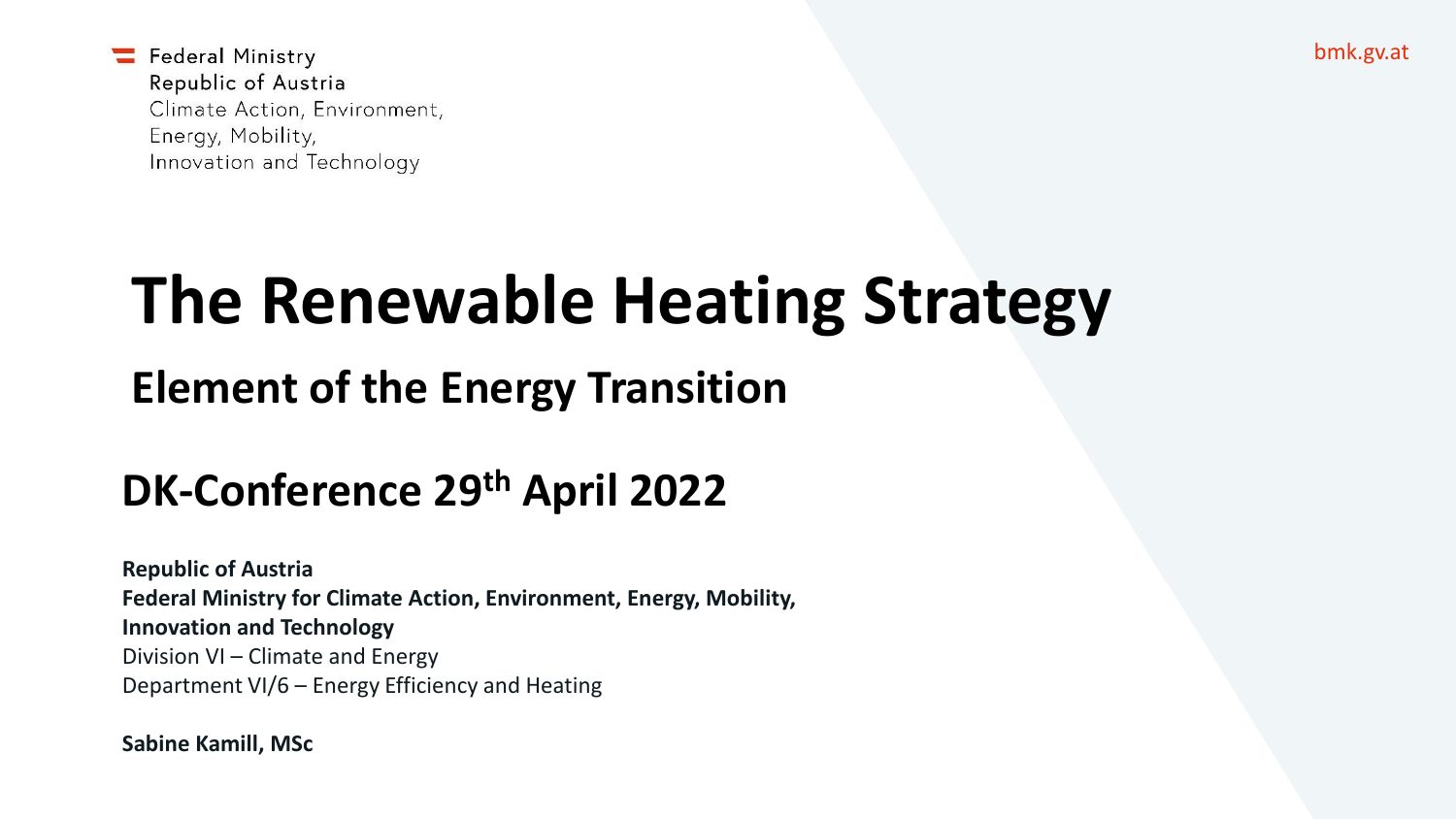### **Facts and figures**



- − **16% of GHG gases** according to Climate Change Act
- Buildings: about 8 million metric tons of CO2 equivalents
- − Down 35% in 1990 and 2017
- But increasing again for the last three years
- − Around **600.000 oil heating systems**
- − More than **900.000 gas heating systems**
- − **260.000 low-income households** heat with fossil fuels

bmk.gv.at

<sup>−</sup> **20% energy** for heating, cooling and hot water production of private households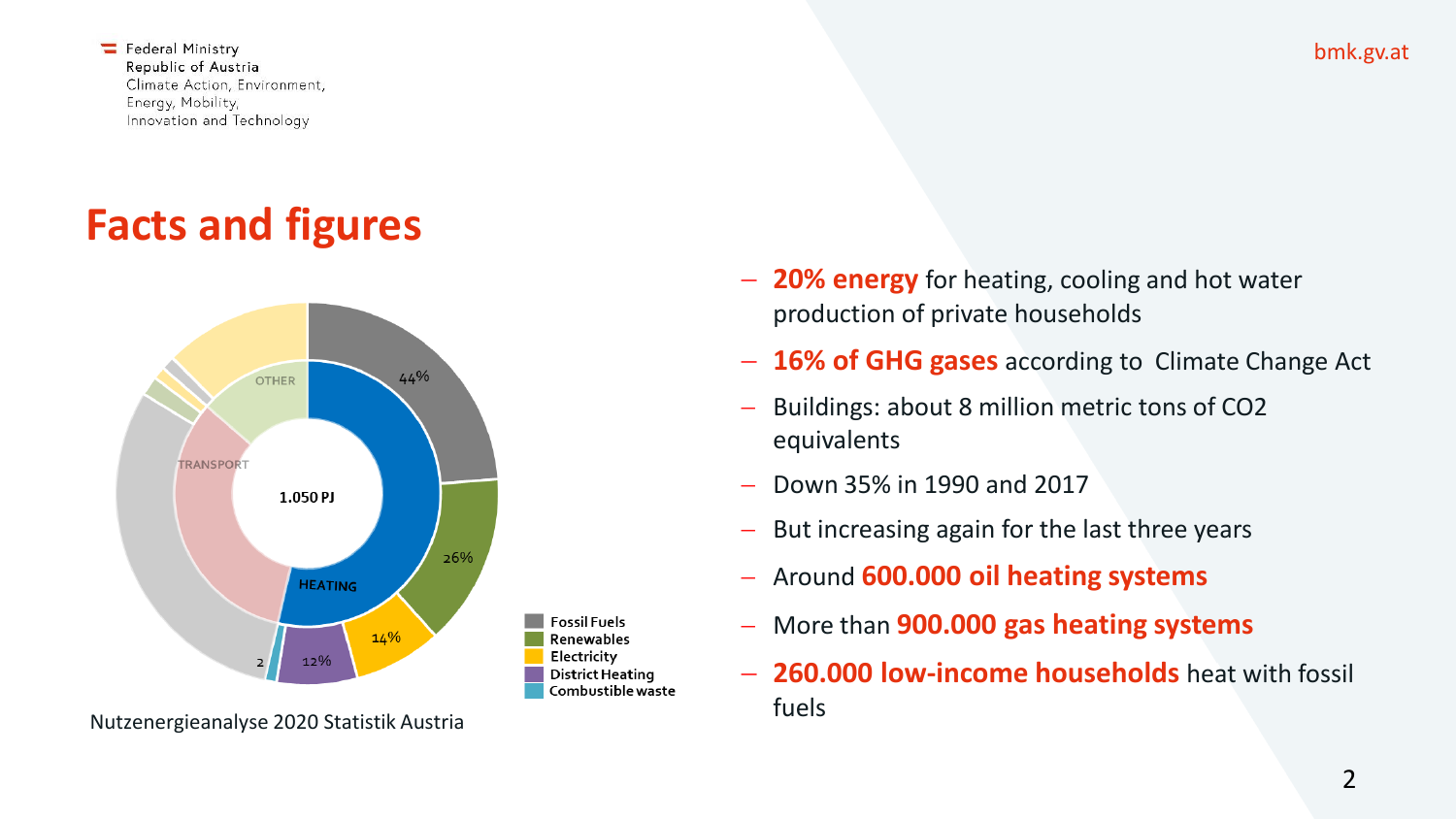### **Status Quo**

#### EU- and internationale framework

- Paris-Agreement 2015
- -55% GHG emissions by 2030 compared to 1990 levels
- Renovation wave

#### Governmental program

In close cooperation with the federal states, the federal government is developing an Austrian heating strategy with the goal of decarbonizing the heating market.

#### Decision between federal and state governments

**" Joint development of an Austrian heating strategy between the federal government and the federal states with the goal of** 

**decarbonizing the heat supply for buildings"**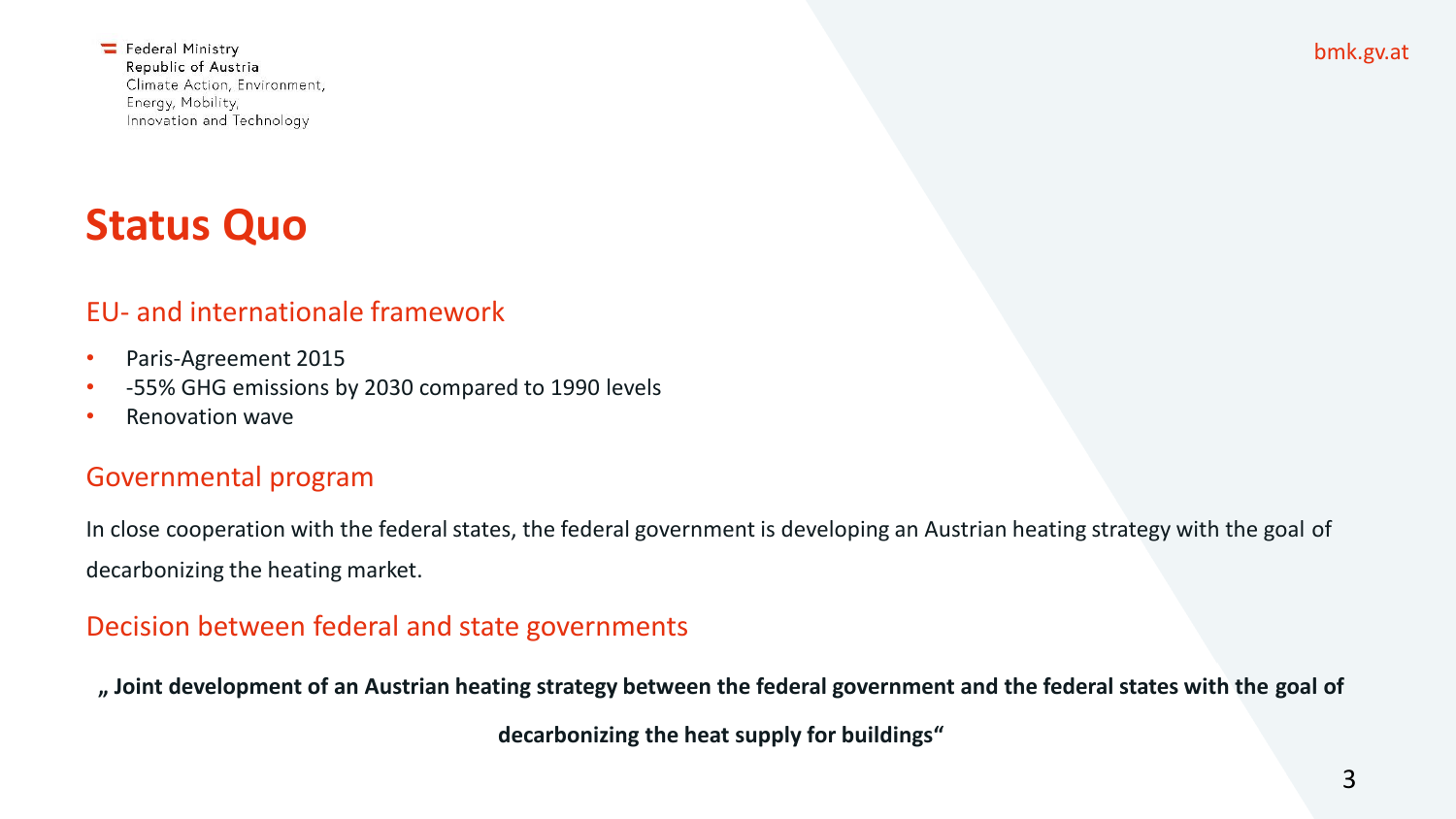bmk.gv.at

Federal Ministry Republic of Austria Climate Action, Environment, Energy, Mobility, Innovation and Technology

### **Key points heating strategy**

Goals:

- Renewable heat supply through gradual phase-out of fossil energy
- Expansion and decarbonization of district heating systems in urban areas
- Benchmarks for further reduction of energy consumption
	- − Thermal-energetic renovation
	- − Efficient use of energy for space heating and hot water
	- − Establishment of cooling without or, where not passively solvable, with low energy demand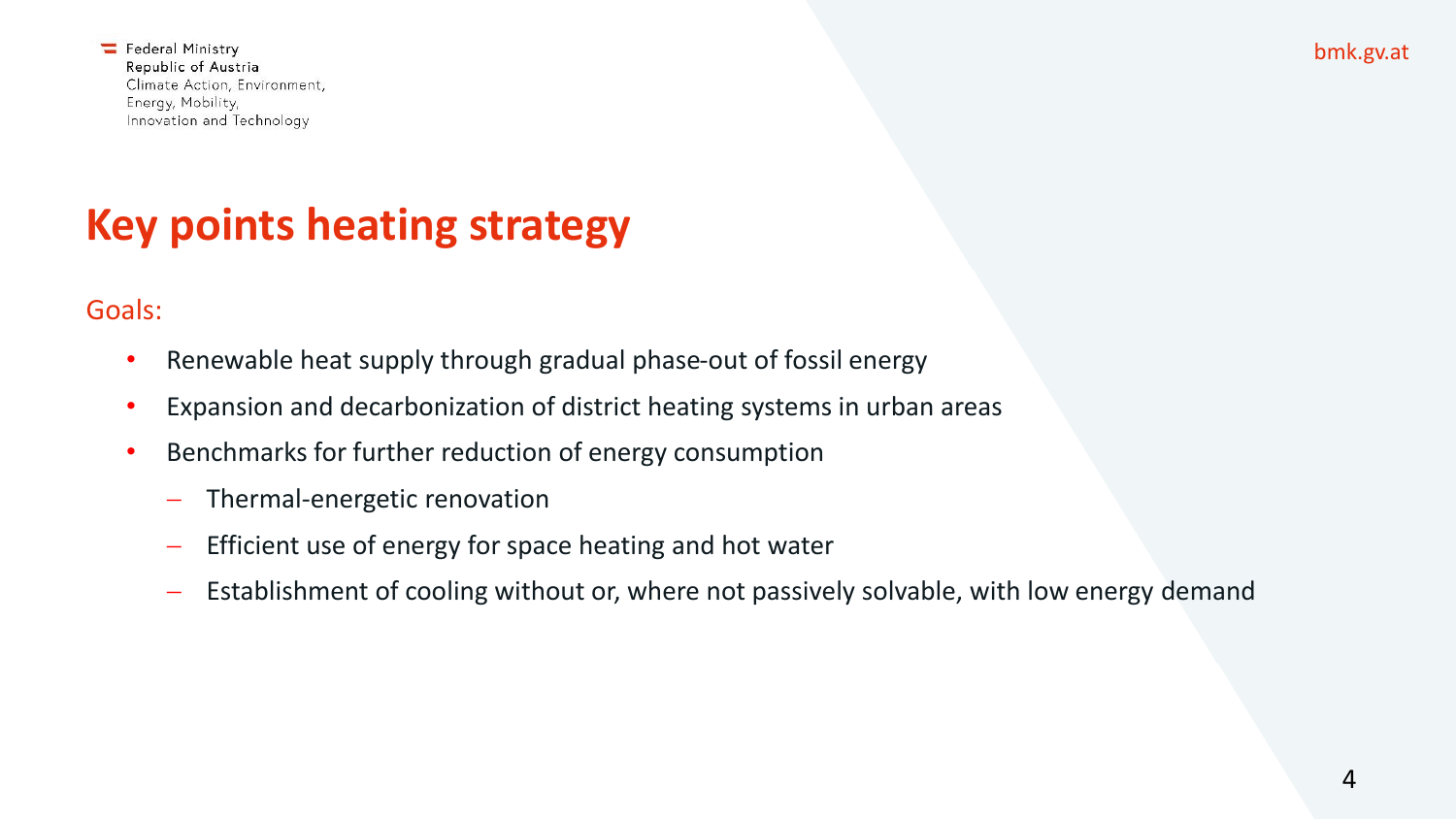### **Key points heating strategy**

#### Instruments:

• Regulatory measures at federal and state level

#### → **Renewable-Heat-Act**

- Subsidy programs, in particular to compensate for cases of social hardship
	- − coordinated between federal and state governments
	- − Renovation offensive: EUR 1.14 billion for 2023 to 2025
	- − "Clean heating for all": additional EUR 190 million for 2023 to 2025 for low-income households
- Fiscal measures (CO2 pricing)
- Supporting spatial planning instruments (energy spatial planning)
- Accompanying programs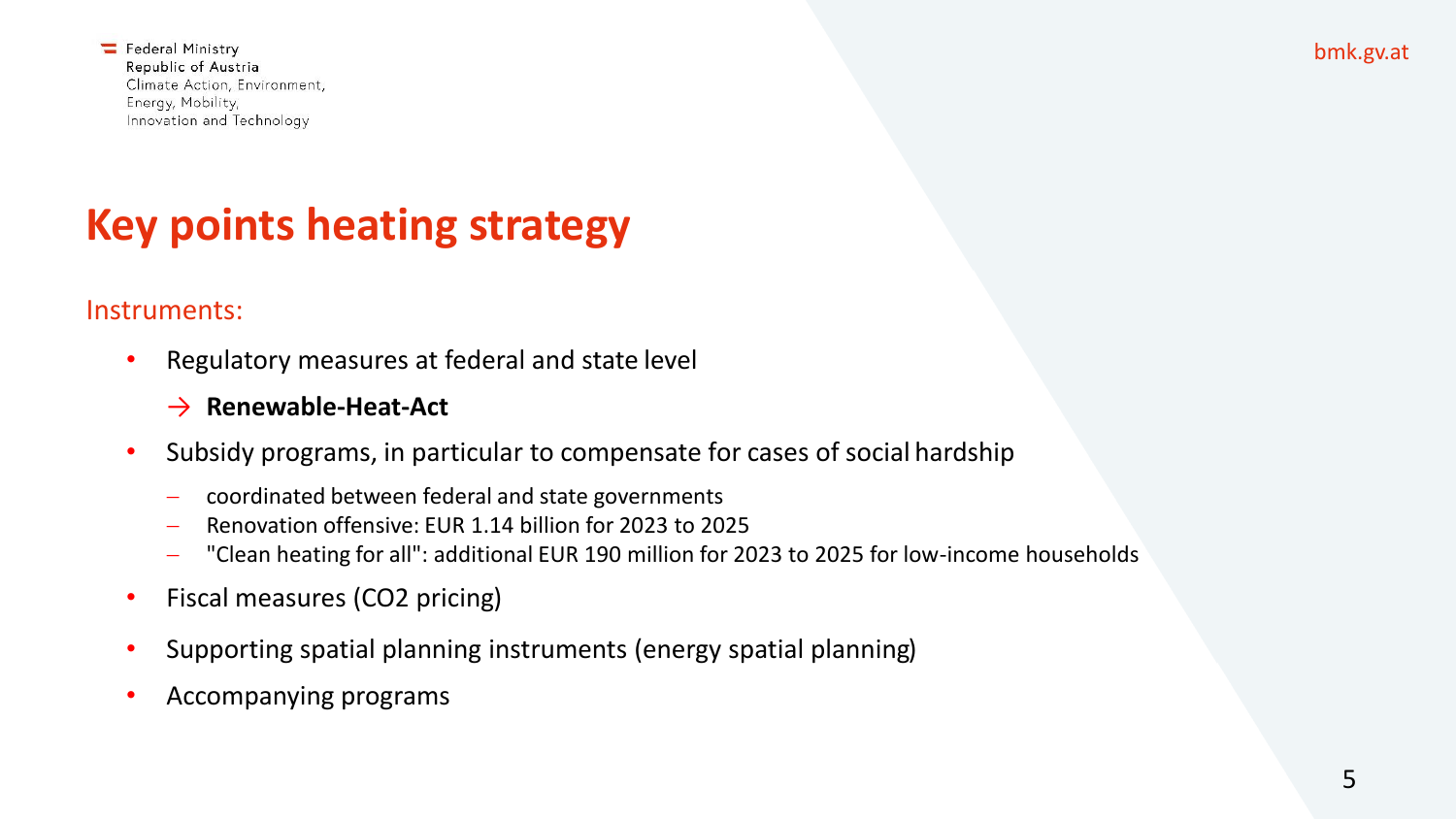### **Key points Renewable-Heat-Act**

#### • **Gradual phase-out of fossil energy**

- − for solid and liquid fossil heating systems by 2035
- − for gaseous fossil heating systems by 2040

#### • **No fossil energy in new construction**

- − for fossil solid and liquid heating systems since 2021
- for fossil gaseous no connections in new construction as of 202x

#### • **Phase-out of fossil in existing buildings**

- Renewable energy requirement when replacing heating systems
- Decommissioning requirement for old heating systems
- − Obligation to convert decentralized fossil heating systems to centralized or decentralized heating systems (multistorey residential buildings)
- **Information on installation/exchange of heating systems required**
	- − Obligation to report/notify the installation of new heating systems
	- Data collection on fossil-fuelled systems in existing buildings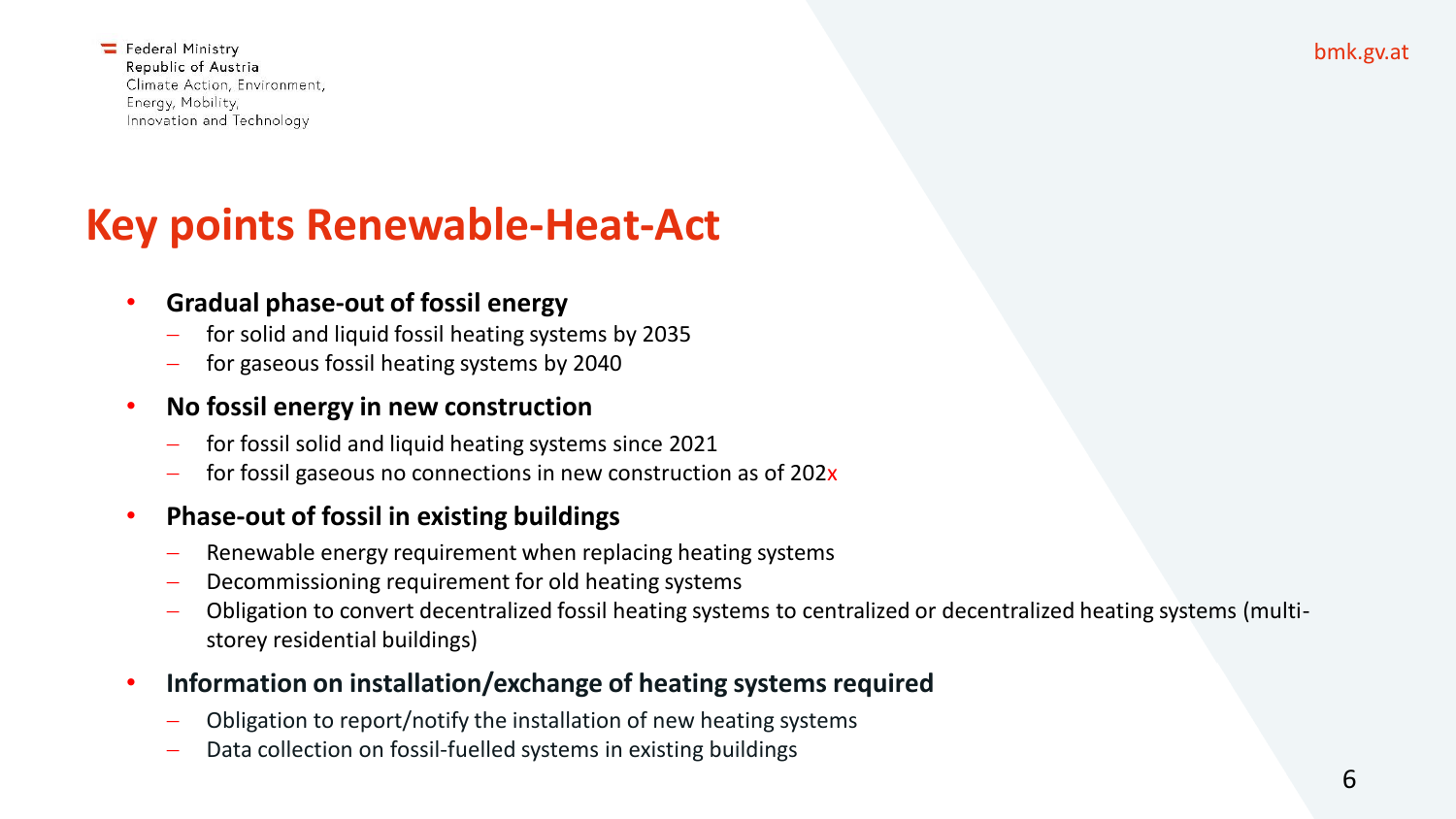### **Renewable-Heat-Act**